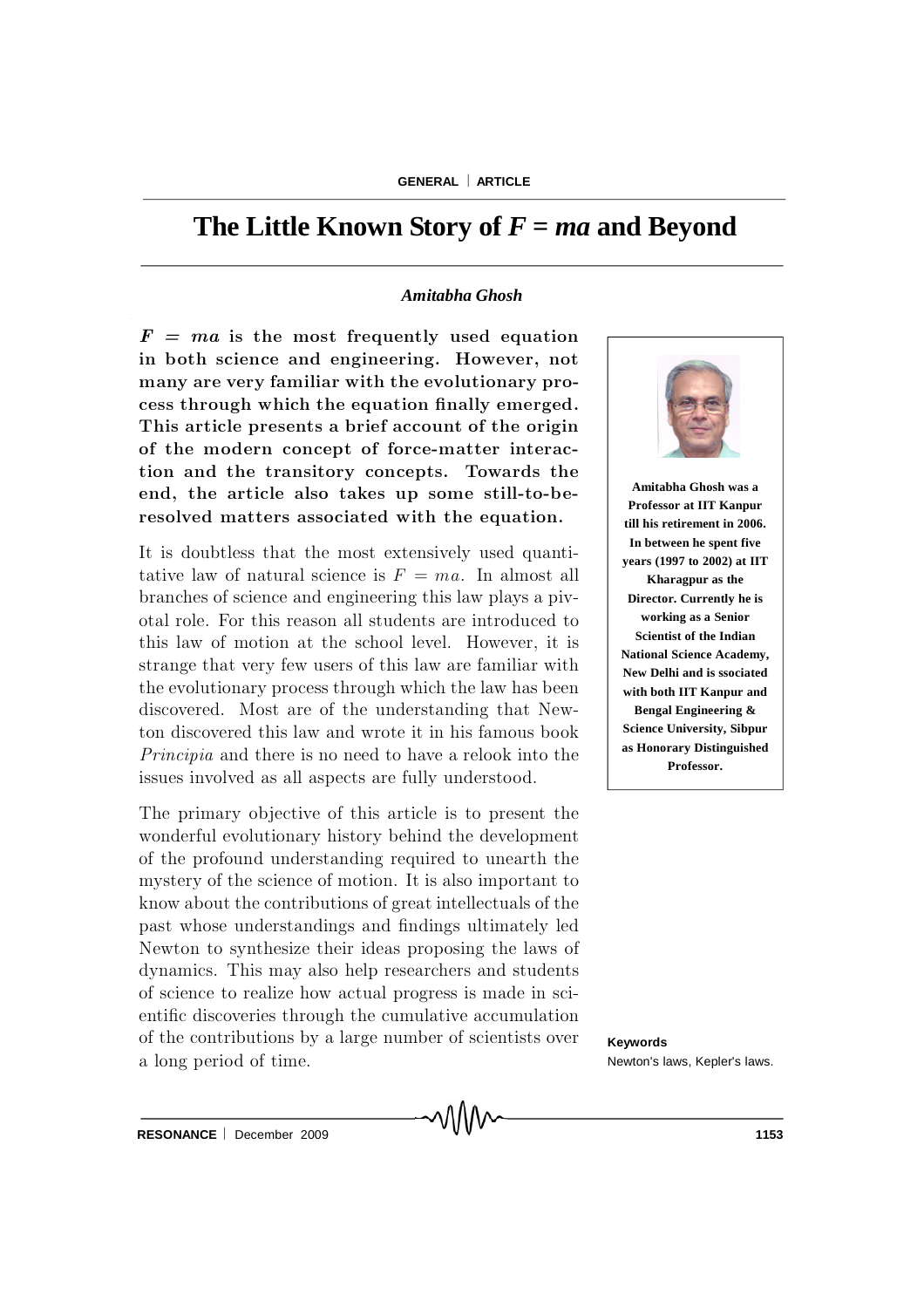Once humans discovered agriculture, food supply became assured and the wandering nature of their life changed to a more stable character. Thus, for the first time, they became aware of their surroundings and noticed the natural phenomena happening around them. Most likely the first thing that attracted their attention was the movement of objects, i.e., motion. But the bewildering complexity and variety of all types of motions made the understanding of the science behind these phenomena difficult. Aristotle  $(384-322 \text{ BC})$  was the first philosopher who provided a comprehensive theory of motion. Since the concept of force as a cause of motion was beyond comprehension during those days, all motions which took place without the direct observable intervention of an agent (like hand) were termed as 'natural motions'. This way it was explained that a heavy object falls towards the Earth as the centre of the Earth was the 'natural place' of these objects. Similarly, fire and fiery objects moved upwards as the 'heaven' was their natural place. Those motions which defied the 'natural' expectations were termed as 'violent motions' (like a stone thrown upwards).

The situation remained more or less unchanged for about two millennia until Kepler  $(1571–1630)$  started investigating planetary motions. Till that time all philosophers and scientists considered the heavenly objects to be made up of a substance called the 'fifth element' (different from the four basic elements constituting all terrestrial objects) whose natural motion was uniform circular motion around the centre of the universe (till Copernicus's time it was near the centre of the Earth); later this changed to the theory that all planetary motions could be described by systems of perfect circles. However the centres of the circles describing the planets' motions were void points in space a little away from the centre of the Earth (after Copernicus these were a little away from the Sun)! Using the very accurately observed systematic and extensive data, accumulated by his employer Tycho Brahe (1546–1601), K epler was able to demonstrate that the planets moved in trajectories fixed in the helio-astral space (except for the extrem ely small precessional motion). The concept of an orbit, i.e., a path fixed in the helio-astral space that is followed by a planet, was first introduced by Kepler. Initially he also considered (like all astronomers before him for about 2000 years) the orbits to be eccentric circles with the Sun a little away from their centres as shown in  $Figure 1$ .

The line AP, the diameter passing through the centre O and the Sun, is called the 'line of apsides'. For the first time in the history of astronomy, K epler proved that the orbital planes of all planets were tilted at small angles with the ecliptic plane, i.e., the orbital plane of the Earth. Kepler was acutely uncomfortable with

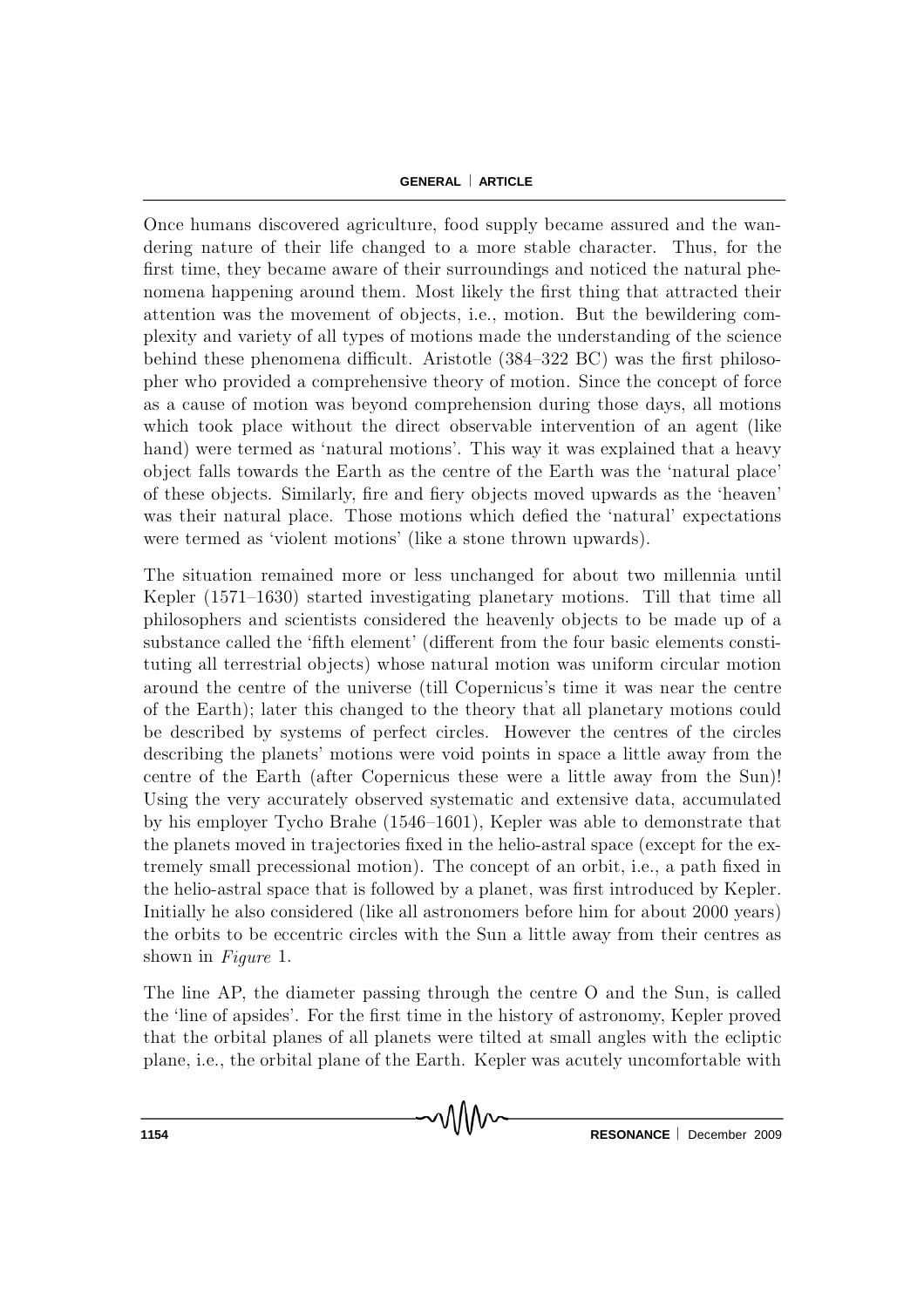



*Figure 1. Eccentric circle as planetary orbit.*

the idea that a huge object like The Sun just sits idle a little away from the centres, around which the planets move, without doing anything! He intuitively felt that the Sun must be behind the orbital motions of all the planets. His suspicion was intensified when he found that the orbital planes of all planets contain one common object  $-$  the Sun and the apsidal lines of the orbits of all planets pass through the Sun! Thus, K epler arrived at the vague concept of an entity like 'force' that causes bodies to move. His suspicion transformed into a firm conviction that the Sun drives all the planets in their orbits by extending a force through space to these heavenly bodies. The concept of force in the modern sense was born.

It was known since antiquity that the motions of the planets along their respective circular orbits were not uniform as seen from the centre of the circle. Ptolemy introduced the concept of 'equant', a point with respect to which a planet describes the circular orbit with uniform angular speed. Figure 2 shows the equant for a planet. When a planet goes from a position  $P_1$  to  $P_2$  in a time interval  $\Delta t$ and during an equal time interval the planet goes from position  $P_3$  to  $P_4$ , so that the rate of change of angle  $\theta$  about the equant point E is constant. Kepler, who was obsessed with the idea that the Sun forces the planets to move, came with a physical reason behind the above feature of planetary motion. He reasoned that as a planet at the aphelion position A is farthest from the Sun, the Sun's force on the planet will be minimum resulting in minimum speed of the planet and



*Figure 2. Concept of equant.*

RESONANCE December 2009 **1155**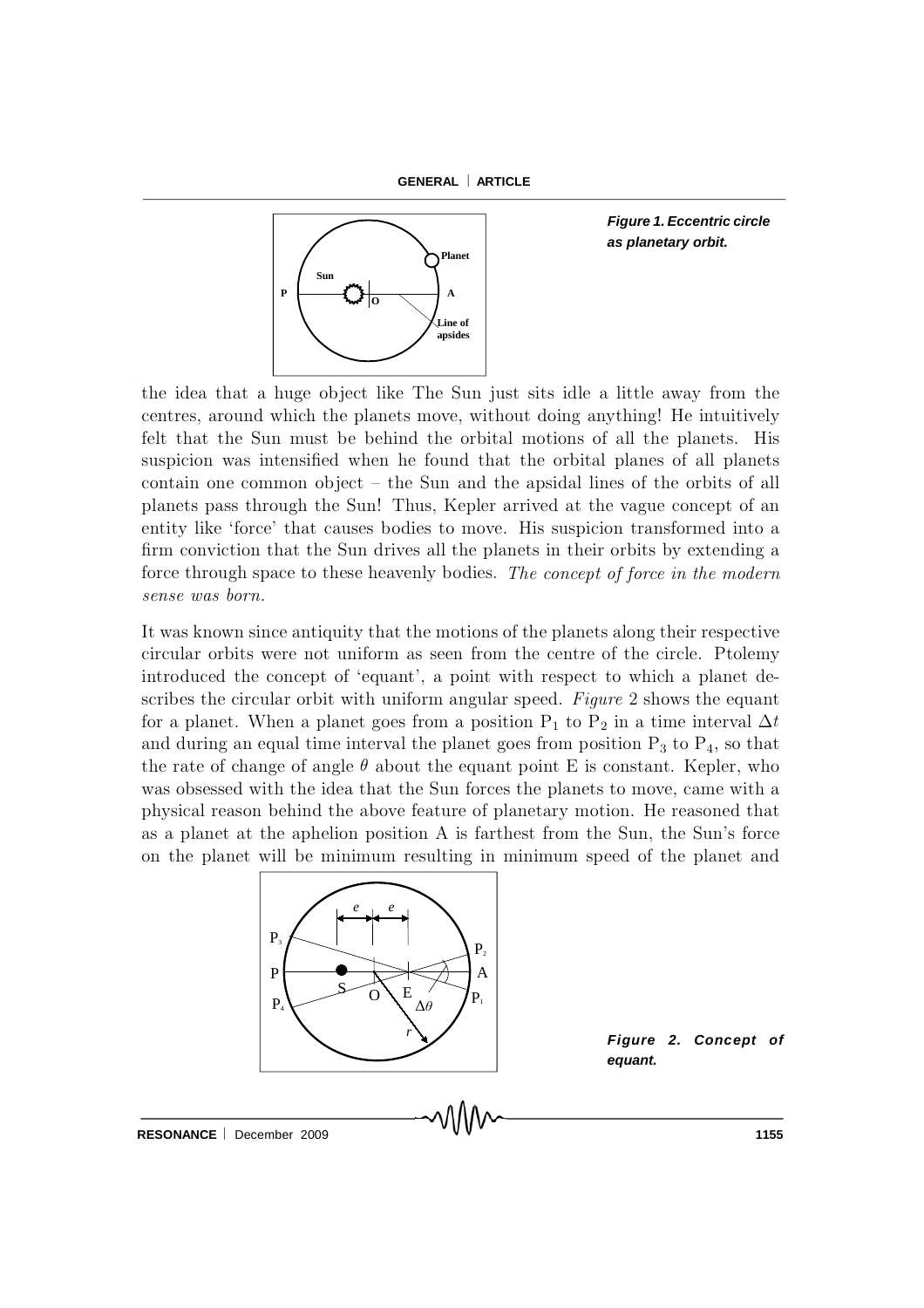



the distance travelled in the given time interval,  $P_1P_2$ , will be minimum. On the other hand at the perihelion position P the planet is nearest to the Sun and will move at the fastest speed describing the largest arc  $P_3P_4$  in the given time interval  $\Delta t$ . Initially K epler formulated a 'distance law' according to which the influence of the Sun, i.e., an entity like the force exerted, was inversely proportional to the distance. Kepler reasoned that the purpose of this force emanating from the Sun was to move the planets in the orbital plane and therefore it will spread along the plane making the intensity fall inversely with the distance. He called this force as 'anima motrix' and the scheme is shown in  $Figure 3$ . Therefore, as per Kepler's theory

 $F \alpha 1/d$ 

As Kepler erroneously assumed speed to be proportional to force in his scheme, the planet's speed was to be inversely proportional to the distance from the Sun. Though he was the first to create a physical model of the planetary motion replacing the 2000-year-old geometric model, because of wrong physics he could not match the observations with his theory.

K epler also proposed a rate of rotation for the Sun considering the rotational motion of the planet under the influence of the Sun. Galileo's telescopic observation of the sunspots actually revealed the rotation of the Sun and the rate of rotation was found to be close to that predicted by Kepler. Though this provided immense satisfaction to Kepler it was nothing but a pure coincidence! While struggling to explain the observation with his 'physics', Kepler assumed the area law as an approximation for describing the actual motion. He first thought this to be an approximate ad hoc assumption but later he discovered that the area law was an exact law. His analysis and reasoning were as follows:

From  $Figure 4$  it is seen that

$$
P_1 A = \frac{1}{2} \Delta \theta (r - e),
$$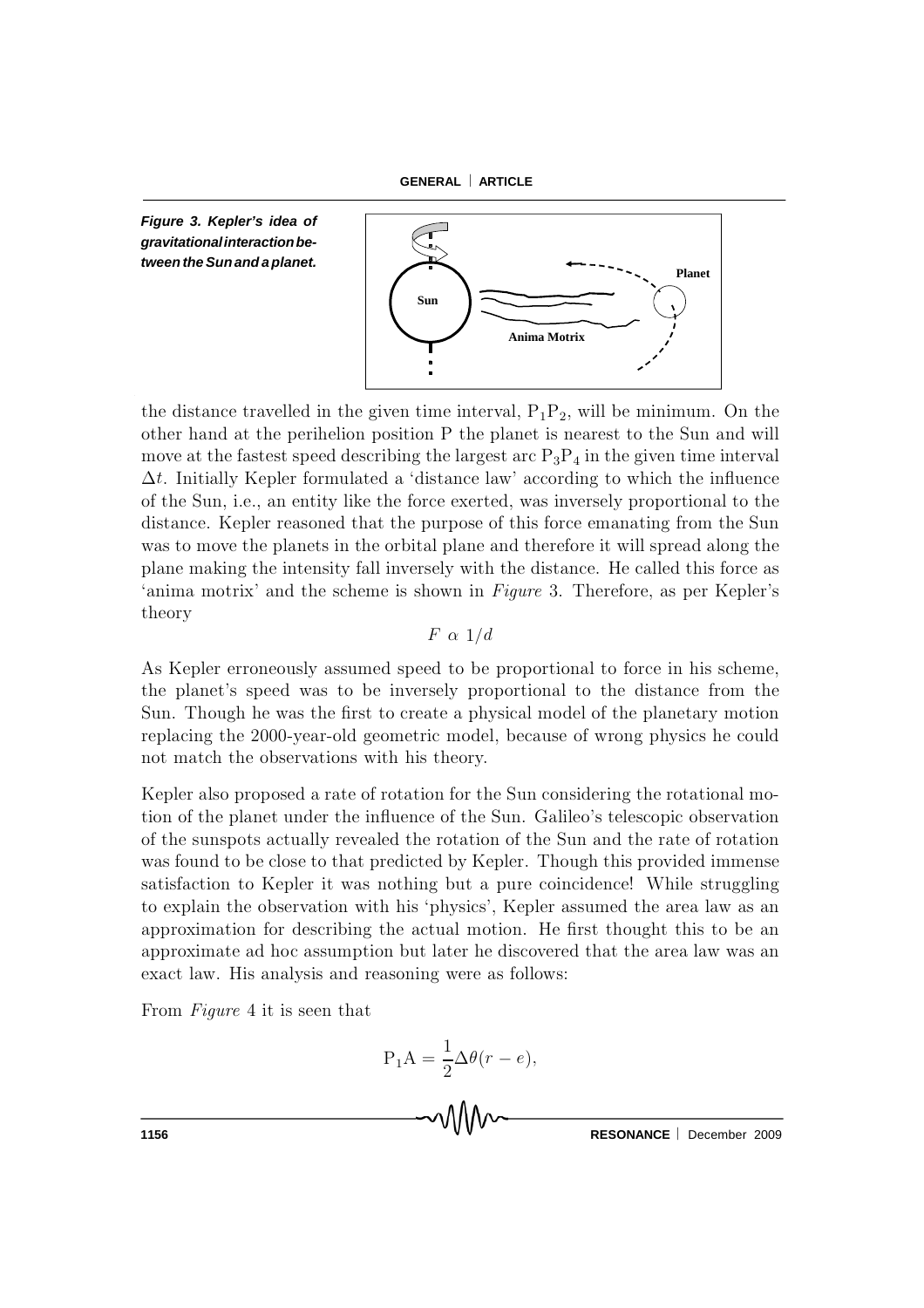**GENERAL ARTICLE**



*Figure 4. Emergence of area law.*

where r is the radius of the circle and  $e$  is the distance of the equant point E from the centre O (it should be noted that the distance of the Sun S from the centre O is also  $e$ ). Again

$$
P_3P = \frac{1}{2}\Delta\theta(r+e).
$$

When  $\Delta t$  is very small, the small circular arcs may be approximated as straight lines. The area of  $\Delta SP_1A$  is equal to

$$
\frac{1}{2}SA_1, AP_1 = \frac{1}{2}(r+e)\frac{1}{2}\Delta\theta(r-e) = \frac{1}{4}(r^2 - e^2)\Delta\theta.
$$
 (1)

Similarly the area of  $\Delta SP_3P$  is equal to

$$
\frac{1}{2}SP_3.P_3P = \frac{1}{2}(r - e)\frac{1}{2}\Delta\theta(r + e) = \frac{1}{4}(r^2 - e^2)\Delta\theta.
$$
 (2)

Therefore, as  $\Delta\theta$  is same for same time intervals, the planet's motion describes equal areas about the Sun in equal times as found from  $(1)$  and  $(2)$ .<sup>1</sup> The reader can easily notice that according to Kepler's 'distance law' the speeds at A and P,  $V_A$  and  $V_P$  can be expressed as follows with  $C$  as the constant:

$$
V_{\rm A} = C/(r + e);
$$
  $V_{\rm P} = C/(r - e).$ 

So, the areas of the triangles  $SP_1A$  and  $SP_3P$  for a given time interval  $\Delta t$  can be expressed as follows:

Area of 
$$
\Delta
$$
SP<sub>1</sub>A =  $\frac{1}{2}$ SA<sub>1</sub>. $\Delta tV_A = \frac{1}{2}(r+e)$ . $C\Delta t/(r+e) = \frac{1}{2}C\Delta t$ ,

**RESONANCE** December 2009 **1157** 

<sup>1</sup>The reader is advised to prove the area law for a general point on the orbit. This is valid for an elliptic orbit also!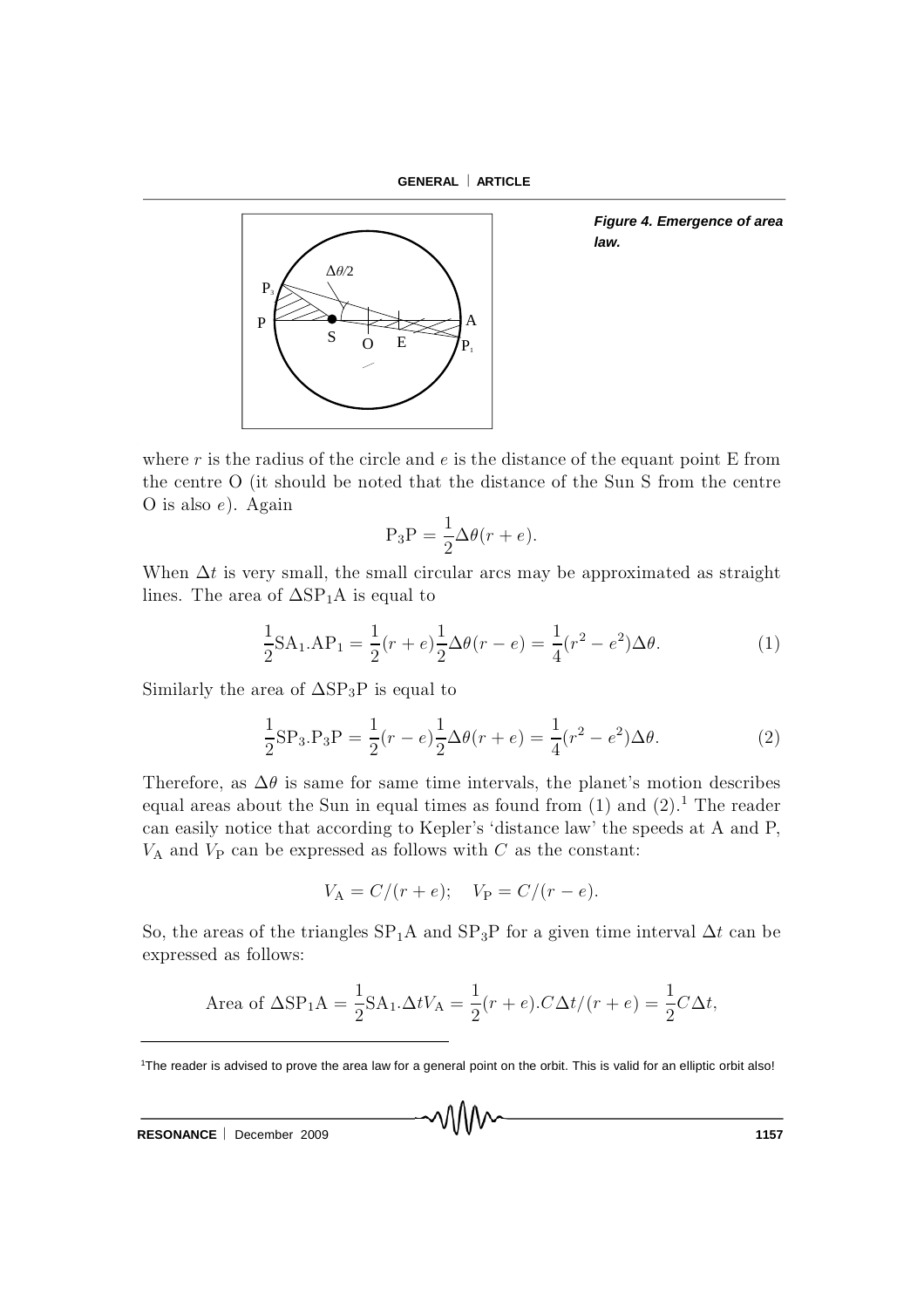and

Area of 
$$
\Delta SP_3P = \frac{1}{2}SP.\Delta tV_P = \frac{1}{2}(r-e).C\Delta t/(r-e) = \frac{1}{2}C\Delta t.
$$

This equality is NOT true in general for other locations in the orbit; but this led Kepler along a wrong track for quite some time. However, all these correct and incorrect but apparently correct results convinced Kepler that a force from the Sun is driving the planets.

Subsequently, when K epler discovered that all planets move in elliptic orbits with the Sun at their foci, there was not a shred of doubt in his mind that the Sun drives the planets. Unfortunately, none of the contemporary scientists like Galileo believed in action-at-a-distance and did not accept the concept of gravitation.

Influenced by Gilbert's book on magnetism Kepler believed in the existence of force that can act at a distance. Furthermore as Gilbert demonstrated that the Earth is a big magnet, Kepler took to the idea of an interaction between the Sun and the planets similar to that found between magnets and proposed a theory that can be said to be the forerunner of Newton's theory of universal gravitation. The following passage from *Astronomia Nova* shows how close Kepler came to the concept of gravitation.

"Gravity is the propensity between like bodies to unite or come together ... so that the Earth draws the stone to it much rather than the stone seeks the Earth  $\dots$ . If two stones were to be placed anywhere in the world outside the range of influence of a third similar body, then each stone, like two magnetic bodies, would come together at an intermediate point, each stone travelling towards the other a distance proportional to the bulk of the other".

The area law, luckily discovered by Kepler, played the most crucial role in his discovery of the elliptic nature of the planetary orbits. However, the nature of action between force and matter, i.e., through a far more subtle interaction involving instantaneous acceleration was completely beyond him. Furthermore, in the absence of a law of inertia of uniform rectilinear motion and the second law,  $F = ma$ , it was impossible for him to understand that the orbital motion was composed of two motions  $-$  a uniform motion due to inertia and an accelerated motion due to an 'attractive force' by the Sun. Notwithstanding the above shortcoming, Kepler's contributions to the early development of the concept of force

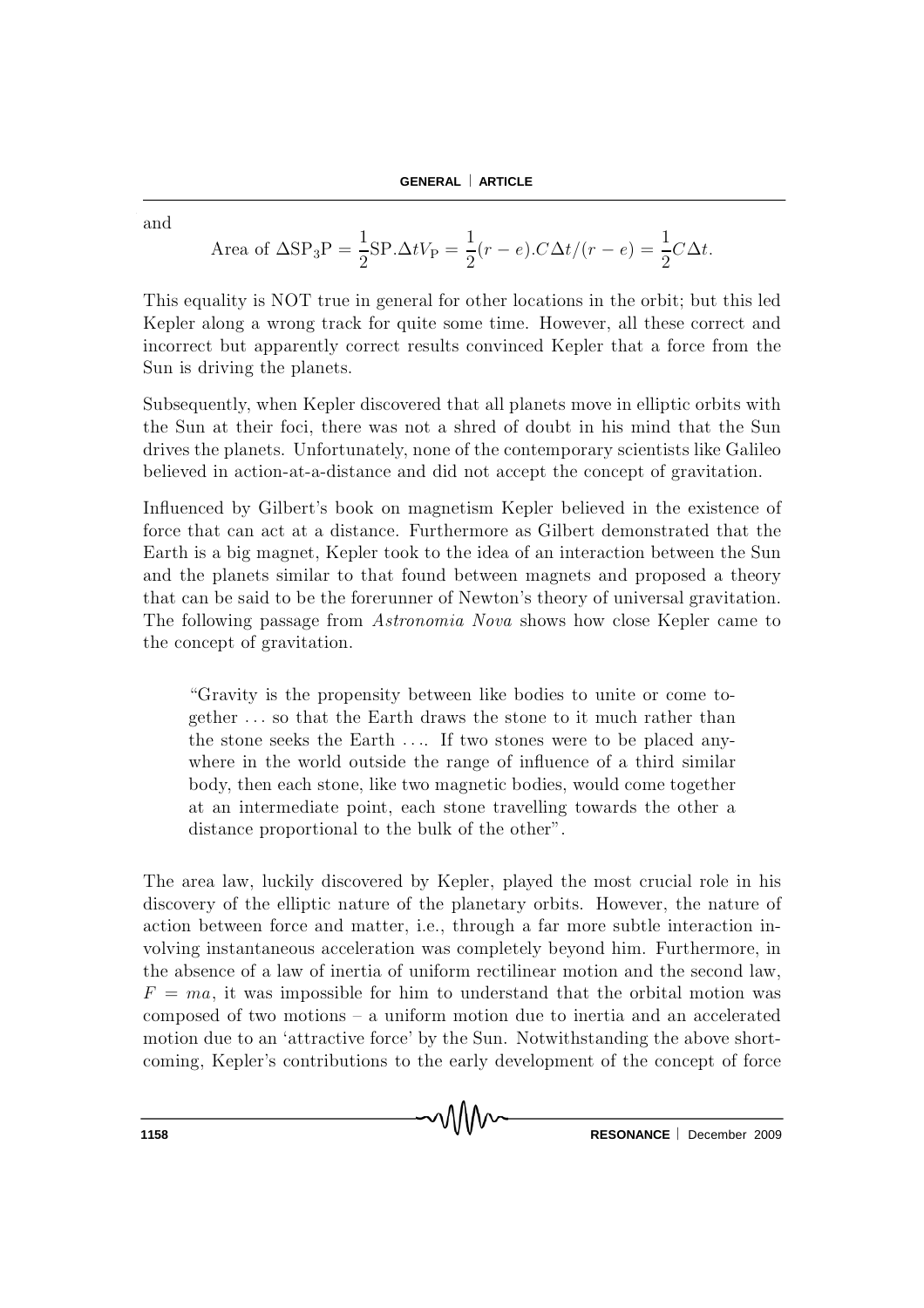and its ability to cause motion of matter are phenomenal. Kepler was also the first to introduce the term 'inertia' in the vocabulary of dynamics. This term was used by him to describe the property of matter to remain at rest unless otherwise impressed upon by a force. But he did not have the understanding that matter tends to remain in uniform motion also unless acted upon by a force.

As acceleration plays the central role in dynamics any further progress could be possible only with a proper understanding of accelerated motion. Some early studies on uniformly accelerated change were conducted by William Heytesbury  $(1313-1373)$  at Merton School, Oxford. More or less contemporarily, further progress was made at Paris school under the leadership of Jean Buridan (1295– 1356) followed by Nicholas Oresme  $(1323-1382)$ . However, the world had to wait till Galileo Galilei  $(1564-1642)$  conducted extensive studies on uniformly accelerated motion and free fall. He demonstrated that the distance covered under uniform acceleration increases with the second power of time; he derived the relation

$$
s = \frac{1}{2}at^2.
$$
\n<sup>(3)</sup>

Galileo made two other critically important contributions that led to the development of the science of motion and discovering the law  $F = ma$ . He was the first to propose the law of inertia of motion in a somewhat rudimentary form. A ccording to his understanding if an ob ject is given a m otion on the surface of the Earth it will continue to move around the Earth if not stopped. Thus it was something like a 'circular' inertial motion. The other major breakthrough by him was the concept of resolving motions into components. Conversely, he showed the composition of motion and was the first to demonstrate that a projectile motion was a combination of an inertial motion (an approximately uniform rectilinear motion, in the small scale according to Galileo) and a uniformly accelerated free fall. Only the concept of the composition of motions could ultimately lead to the theory of orbital motion of the planets.

Closely following Galileo, Rene Descartes  $(1596-1650)$  took up the study of dynamics and was the first to correctly enumerate the first law of motion, i.e., a body continues in a uniform rectilinear motion<sup>2</sup> when not obstructed. This came

<sup>2</sup> It is truly strange that the most fundamental type of motion, i.e.,uniform rectilinear motion, that plays the foundational role in the science of motion, is never observed in reality and the philosophers for two millennia were misguided by the uniform circular motion of the heavenly bodies. According to scientists the discovery of the first law was, perhaps, the most difficult and important steps in the history of scientific revolution!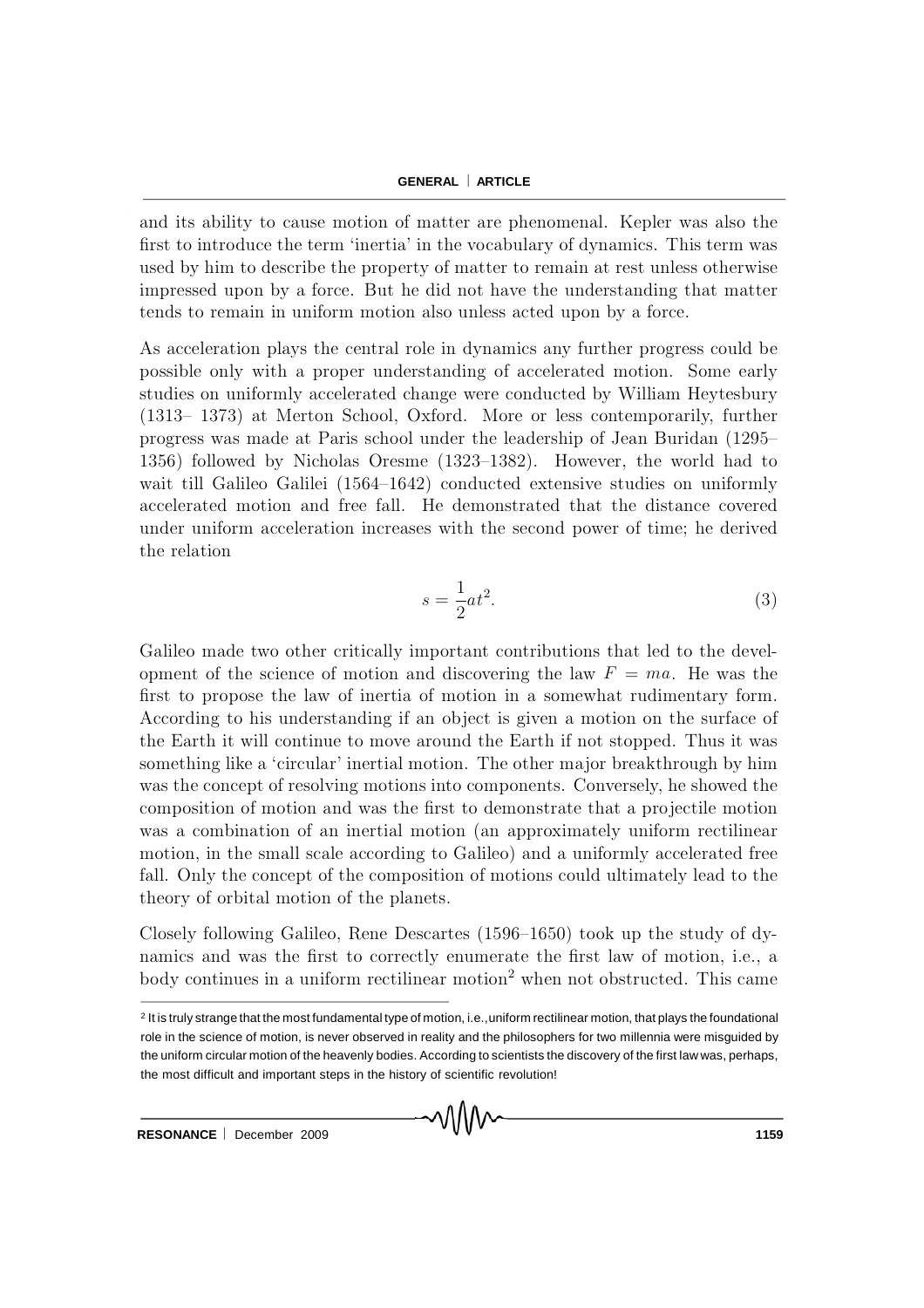from the observation of the motion of the objects flying out of slings. Motion of water droplets thrown away from the periphery of spinning wheels also led to the realization of first law. This kind of study was very popular during that period to understand the situation relating to a spinning Earth! As Rene Descartes' physics and cosmology involved collision of particles, the concept of 'momentum' as a quantitative measure of motion was proposed by him and he attempted to solve collision problems using this concept with only partial success. According to him momentum was the product of speed and bulk of matter.

H is friend and disciple, Christian Huygens  $(1629–1695)$  took up the study of collision problems and solved the problem for elastic collisions and framed the concept of the law of conservation of linear momentum correctly. However, Huygens' most revolutionary contribution to dynamics was his discovery of the relation between impressed force and the resulting acceleration of a body. His reasoning and thought process that led to this profound discovery are presented below.

Huygens examined the matter of free fall under three different situations as indicated in Figure 5. He reasoned that the 'tug' (tension in modern language) T on the string from which an object is hanging prevents it from accelerating downwards due to free fall. Similarly, when the object is on an incline  $(Figure 5b)$ the tug  $T'$  is less and is proportional to the acceleration the object acquires once the tug vanishes (i.e., the string breaks or the object is released). The situation indicated in Figure 5c demonstrates the fact that the tug depends only on the acceleration of the object *immediately* after the release and not on the subsequent motion. Thus, Huygens reasoned that the tug that prevents the body from being accelerated is proportional to the acceleration it prevents. Inversely, a tug (or force in modern language) can cause a body to accelerate and the magnitude of the acceleration will be proportional to the tug. Thus, the most important (and



*Figure 5. Logical thought experimentbyHuygensto discover the proportionality of force with acceleration.*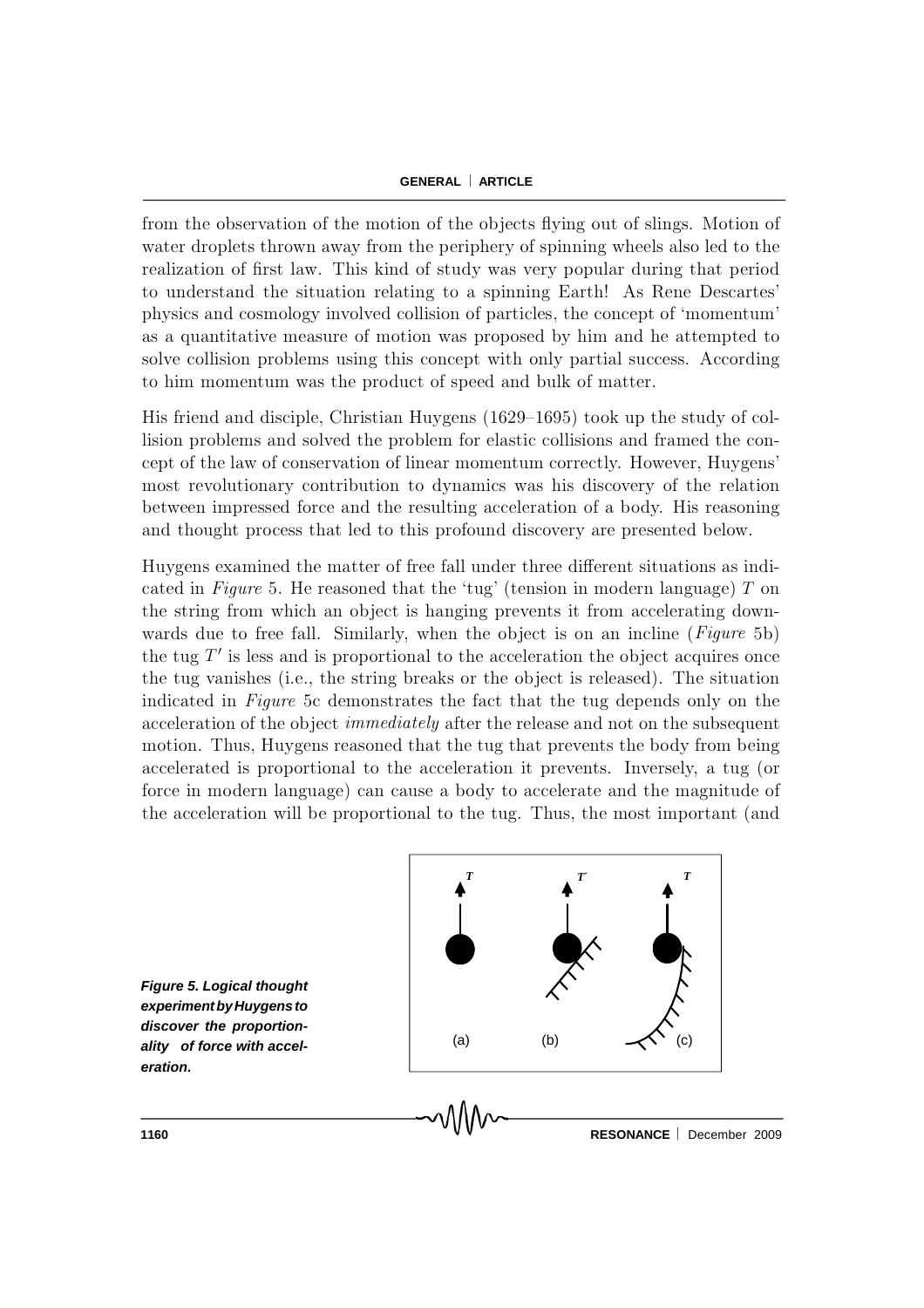



*Figure 6. Study of circular motion by Huygens.*

difficult too) quantitative relationship in dynamics

$$
T \alpha a \tag{4}
$$

was unraveled by Huygens. He was also the first scientist to arrive at the correct magnitude of centripetal acceleration of an object moving with speed  $V$  in a circular path of radius r as  $V^2/r$ . He studied the problem in a manner similar to what is presented below. He considered a point on a circle executing uniform rotation. If the particle is freed from the circle at the point A it will move in a straight line according to the law of inertial motion and reach a point  $P'$  after a period of time  $t$ . Had it remained attached to the circle it would have reached a point P after the same period of time. Huygens first proved that the path of relative motion of the free particle with respect to the particle that is attached to the circle at P is radial at point P (*Figure* 6). With this he demonstrated that the tendency of a free particle is to fly out radially outwards from the point of release. So, a point/particle that is executing uniform circular m otion has a relative motion with respect to a free (i.e., unaccelerated) particle that is radially inwards at the point of their separation, i.e., point A. If the circum ferential speed be u and the free particle reaches the point  $B''$  after a time t (when the particle in the circular motion reaches the point B) then  $AB'' = ut$ . Furthermore, when t is very small the curve  $\rm BB''$  will be indistinguishable from the line  $\rm BB'$  (extension of the radial line  $OB$ ). Now,

$$
BB' = \sqrt{(OA^2 + AB'^2)} - OB.
$$

Because  $OA = OB = r$  and  $AB' \approx AB'' = ut$ ,

$$
BB' \approx OA\sqrt{[1 + (AB'/OA)^2]} - OA
$$
  

$$
\approx \frac{1}{2}(u^2/r)t^2.
$$
 (5)

**RESONANCE** December 2009 **1161 1161**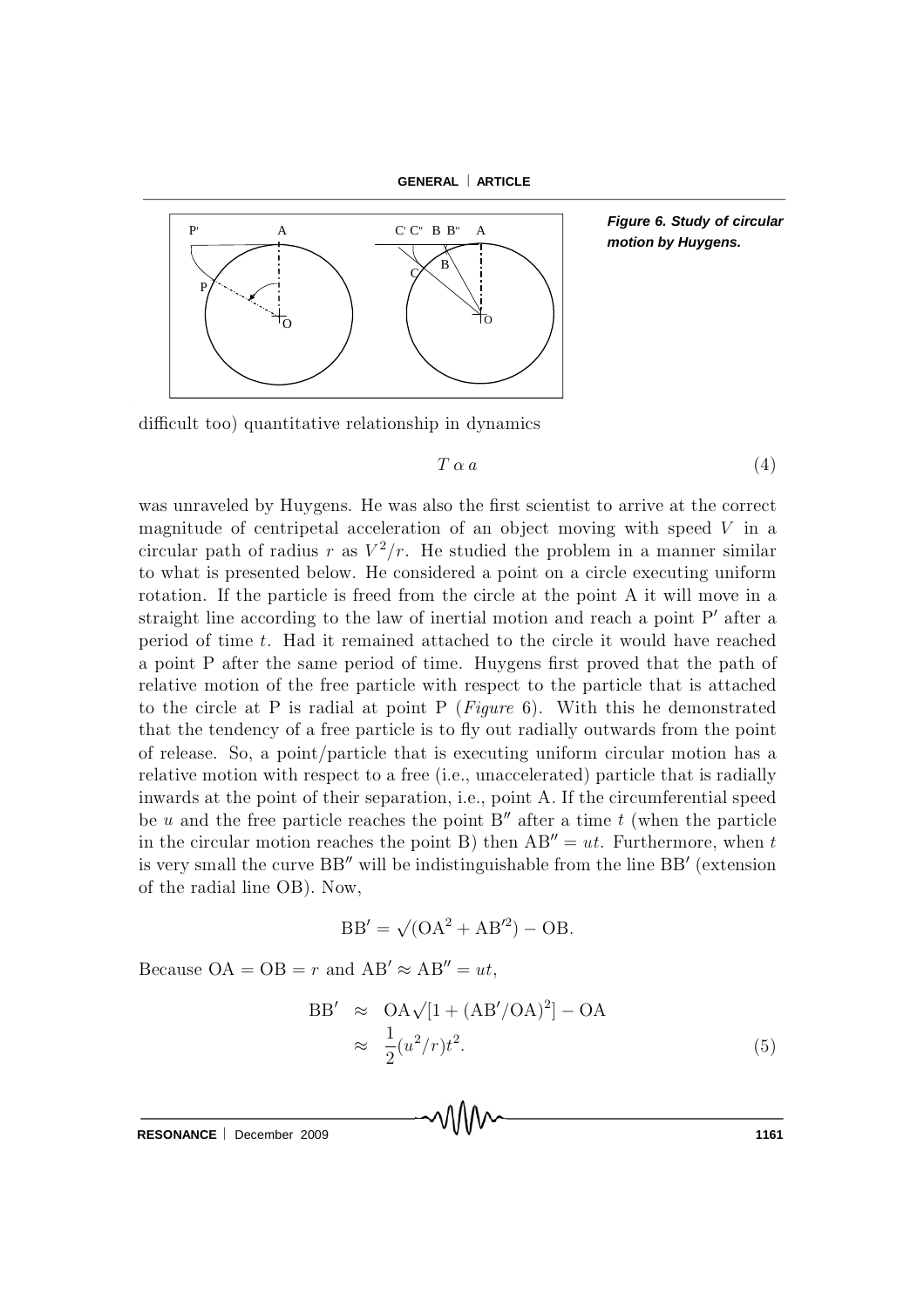**GENERAL ARTICLE**

*Figure 7. An experiment on centrifugal force.*



Similarly, after a period of time  $2t$ , the free particle reaches the point  $\mathsf{C}''$  (very near to  $C'$ ) and the point under circular motion goes to C. The distance is

$$
CC' \approx (u^2/r)(2t)^2.
$$
 (6)

Thus, the particle undergoing circular motion falls radially inwards with respect to the unaccelerated free particle (at the point of separation) with a uniform acceleration as the distance fallen increases with the second power of time (as observed in free falls by Galileo). The magnitude of this acceleration is given by  $u^2/r$ .

Huygens conducted many experiments with slings and through experiments on stabilizing whirling objects on a smooth table by hanging weights (as shown in Figure 7) and compared the tug exerted by the weight with the theoretically estimated centripetal acceleration of the object. These results confirmed his intuitive discovery

$$
F \alpha a. \tag{7}
$$

This was the most important discovery in the science of motion and was perfected by Isaac Newton  $(1642-1727)$  in the form of his second law of motion. Newton introduced the concept of mass as a measure of quantity of matter and the proportionality was replaced by equality in the following manner

$$
F = ma.
$$
 (8)

The original form of the second law, as proposed by Newton, was, of course, in terms of the rate of change of momentum as we all know. When mass is considered invariant, the rate of change of momentum is nothing but the mass times the acceleration. The reason behind Newton's expressing second law in terms of momentum lies in his work on orbits of planets due to the gravitational attraction of the Sun as indicated in  $Figure 8$ . He explained the orbital motion as follows. A planet at location A goes in a small time interval  $\Delta t$  to point B.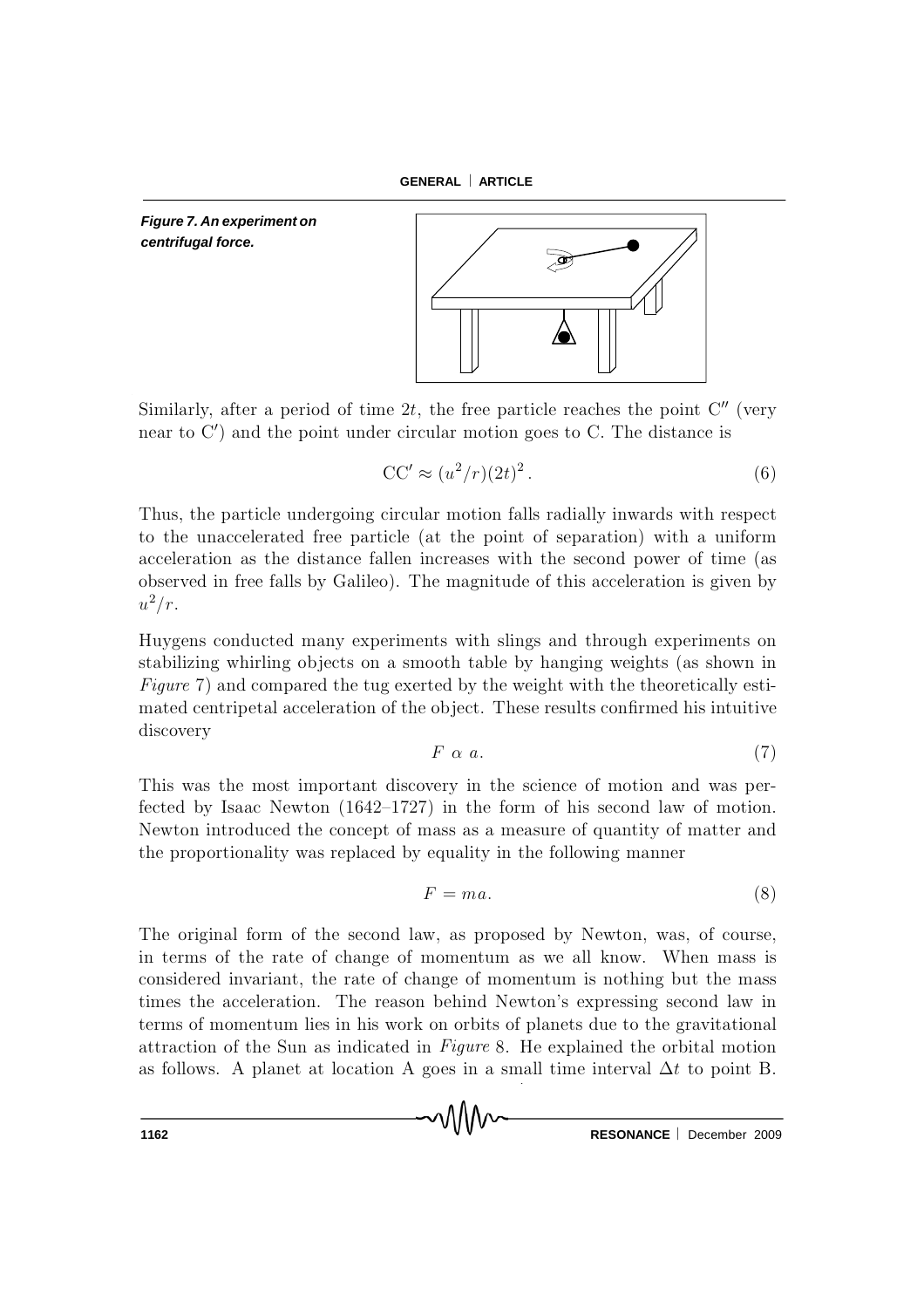

*Figure 8. Demonstration of planetary orbit by Newton.*

Subsequently, it would have reached position B' had there been no force acting on it during an equal interval of time  $\Delta t$  in such a way that  $AB = BB'$ . But the planet is subjected to an attractive force towards the Sun at  $O$  and its effect during the time interval  $\Delta t$  can be represented by an impulse on the planet at B acting along the direction BO. This impulse introduces a corresponding change in the momentum of the planet resulting in a change in the velocity of the planet given by a vector  $Bb$ . This causes the planet to arrive at location C during a time interval  $\Delta t$  due to the altered resultant velocity. In a similar way the planet reaches a point D instead of the point C' after a time interval  $\Delta t$  under the influence of the attractive central force due to gravitation. This approach, using the change of momentum due to an impulse during a short time interval, perhaps led Newton to formulate his second law in terms of force and the rate of change of momentum. However, so long as the mass  $m$  is treated as an invariant this law is same as  $F = ma$ .

Contrary to common belief the story of the second law of motion does not end here. Serious questions on the nature of the origin of the 'inertia' property of matter were raised by the contemporary philosophers. The most prominent among them was George Berkeley (1685–1753). He proposed that inertia is not an intrinsic property of matter as suggested by Newton, but it arises out of the interaction of a body with the matter present in the rest of the universe when there is an attempt to accelerate the body. Another major mystery could not be resolved satisfactorily. Though the phenomenon of gravitational interaction between bodies is completely different from the occurrence of a resistive force while accelerating a body, the gravitational mass of a body is always found to be equivalent to another property of the body  $-$  its inertial mass. In the 18th century such deep rooted philosophical questions did not have much impact because of the trem endous success of mechanics, as synthesized in the final form by Newton, in explaining all motions and motion-related phenomena. The point was again raised in the second half of the 19th century by the noted Austrian philosopher Ernst Mach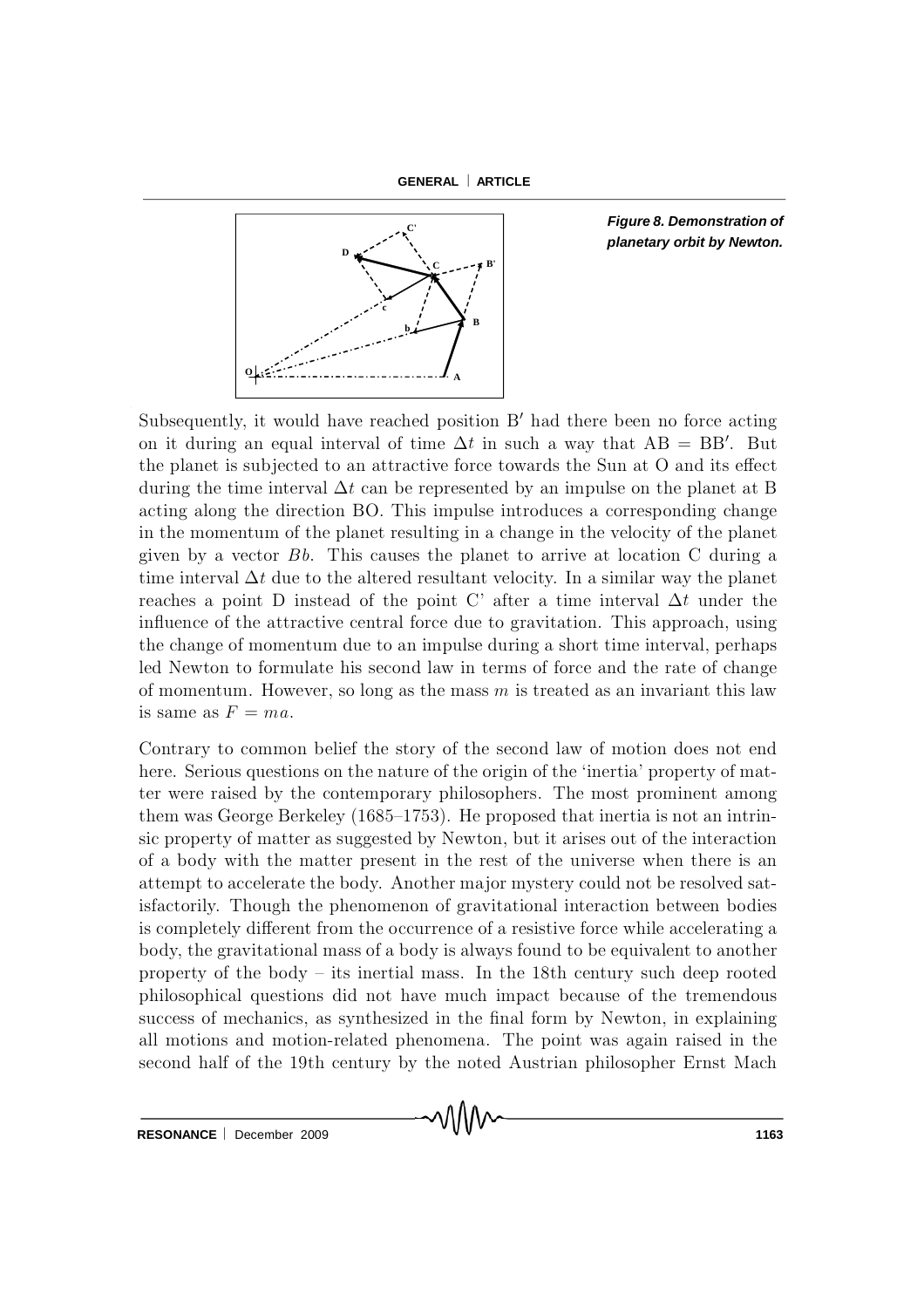

*Figure 9. Illustration of Mach's Principle.*



 $(1838–1916)$ , and this time with better success. He suggested that when a body is accelerated all the matter present in the rest of the universe offers a resistance to the acceleration (*Figure* 9), and, that is the origin of inertial force<sup>3</sup>. Since this philosophy received a lot of support from a few scientists (Einstein being one of them the idea gained a certain degree of legitimacy and became known as 'M ach's Principle'. Of course, it remained just a philosophical statement and for the first time a quantitative modeling of Mach's Principle as attempted by D W Sciama (1926-2001) towards the beginning of the second half of the 20th century. He proposed a model of dynamic gravitational interaction (termed as inertial induction by him) according to which the gravitational force between two bodies depends not only on their mutual separation but also on their relative acceleration. In a very crude form the gravitational force on the body  $A$  (Figure 10) due to the body  $B$  can be written as follows:

$$
f = -(Gm_{\rm gA}m_{\rm gB}/r^2) - (Gm_{\rm gA}m_{\rm gB}/c^2r)a,
$$
\n(9)

where r is the distance between the two bodies,  $a$  is the acceleration of body A with respect to body B, c is the speed of light,  $m_{gA}$  and  $m_{gB}$  are the gravitational masses of the two bodies and  $G$  represents the gravitational constant. When an object of gravitational mass  $m$  accelerates at the rate  $a$  with respect to the m atter present in the rest of the universe the total resistance experienced by the body can be obtained by summing up the inertial induction with respect to all the matter in the universe. Thus,

$$
F = \Sigma f = -\Sigma (Gm_{\rm gB}/c^2r)ma. \tag{10}
$$

<sup>&</sup>lt;sup>3</sup> In fact it is not that the faraway matter instantaneously act on the accelerating body to produce the resistance as nothing can move with a speed more than that of light. What is presumed is that all the matter present in the universe generate their influence at the location of the body being accelerated; and this local field interacts with the accelerating body to produce the resistance we term as inertia.